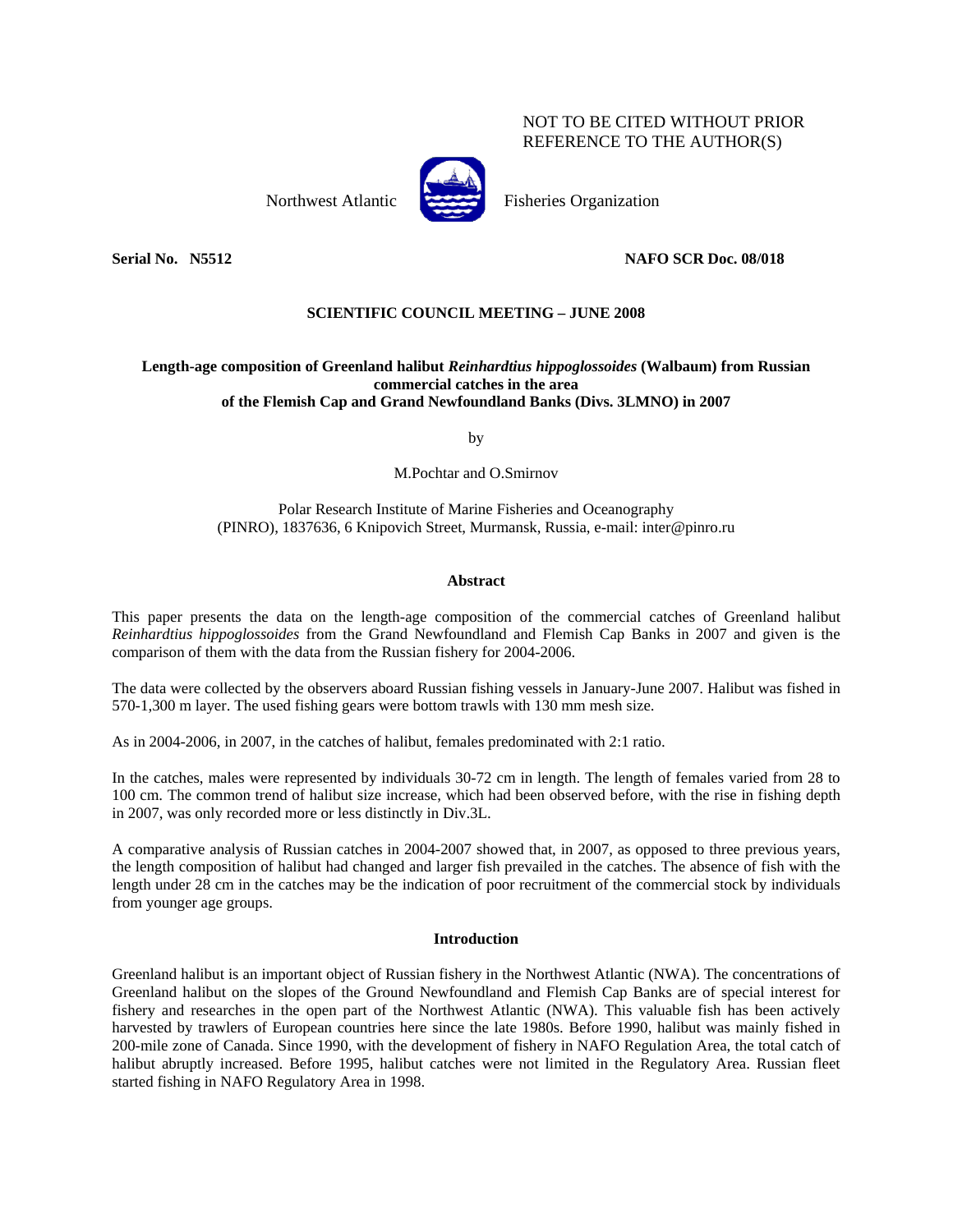In recent years, the decrease in halibut stock from Divs.3LMNO has been noticed (Anon., 2007; Anon., 2008). Due to the reduction in halibut commercial stock and total allowable catch (TAC), the quota allocated to Russia and the Russian catch in recent years gradually reduced from 3,773 t in 2001 to 1,507 t in 2007 (Table 1). In 1998-2007, Russian catch accounted for 12-14% from the total catch. Russia takes one of the leading places together with Spain and Portugal in the total halibut catch in this area.

Russian data on the length-age composition of halibut catches, alongside with those ones from the other countries exploited the stock, are used for analytical estimation of Greenland halibut stock state and TAC calculation for the following years. Therefore this paper is aimed at analyzing the length-age composition of Russian catches of Greenland halibut for 2007 by fishing areas and depths and at comparing with the data on fishery in 2004-2006.

## **Material and methods**

The paper is based on the data collected by Russain observers in January-June 2007, during the target fishery of Greenland halibut. The length-age and sex composition of fished concentrations was analysed. In this period, 1,082 individuals (694 females and 388 males) were aged, 35,937 individuals were measured. The hauls were made by bottom trawls with the mesh of not less than 130 mm.

The length composition was obtained during the mass measurements. The measurements were made with the accuracy of to 1 cm.

The material to age was taken at 10-15 specimens per each 2 cm length group.

The age was mainly read using scale, with the aid of microprojector (Anon., 2004). When the scale was unsuitable the age was read by otoliths, in the reflected light, under the binocular microscope. The large otoliths were polished beforehand and wetted by mixture of glycerine and alcohol. The age data were recalculated for whole length distribution.

Statistical data on the international catch of Greenland halibut on the Grand Newfoundland and Flemish Cap Banks were taken from STATLANT 21A database, on the NAFO site, www.nafo.int.

#### **Results**

In 2007, four Russian trawlers including 1 large-capacity (of the BMRTPT-type) vessel and the 2-3 middle-tonnage (of the STM-type) ones conducted target fishery of halibut. The main fishing area was the northeastern slope of the Grand Newfoundland Bank and the adjacent area of the Flemish Cap Bank (Divs.3LMN), between 42°-48°N and 44°-49°W, at 570-1,300 m (Fig.1). In the trawl catches, halibut portion was 98%. The main bycatch constituents were deepwater redfish, skates and roughhead grenadier. Russian catch of halibut was 1,507 t, of which 86% were taken in Divs.3L and 3N and the rest part – in Div.3M (Table 2).

Halibut concentrations were fished at 570-1,300 m depths (Table 3). The fishery was mainly undertaken at 570- 1,300 m depths. Within that range, 90% of fishing efforts were spent and about 90% of total catch were taken. At those depths, the mean catch per a hauling hour was approximately the same, 0.48-0.49 t/h. The efficiency was the greatest (0.73 t/h) at 600-699 m depths but only a single haul was performed there. At 1,200-1,299 depths, the efficiency reduced to 0.36 t/h, at that, the number of hauls (21) and of the haul hours (219) was quite great.

In 2007, in the halibut catches, fish as long as 28-100 cm occurred. Immature and first maturing fish prevailed in catches (about 80%). This corroborates the concept of the Flemish Pass Deep area, as a feeding area of Greenland halibut in the Northwest Atlantic (NWA) (Igashov, 1998). In the south of the area, in the Newfoundland Shallows, occurring are young fish, in the Labrador area – old specimens, on the continental slope of the North Labrador – the oldest fish (Chumakov, 1982).

The analysis of Russian catches showed that, in 2004-2006, length frequencies of Greenland halibut had the similar character of occurrence frequency distribution. The portion of individuals in the main size groups was approximately the same and comparatively small (to 5% males and to 10% females). The average length insignificantly differed and was 40.7 cm-42.0 cm in males and 44.0 cm-45.7 cm in females (Fig.2).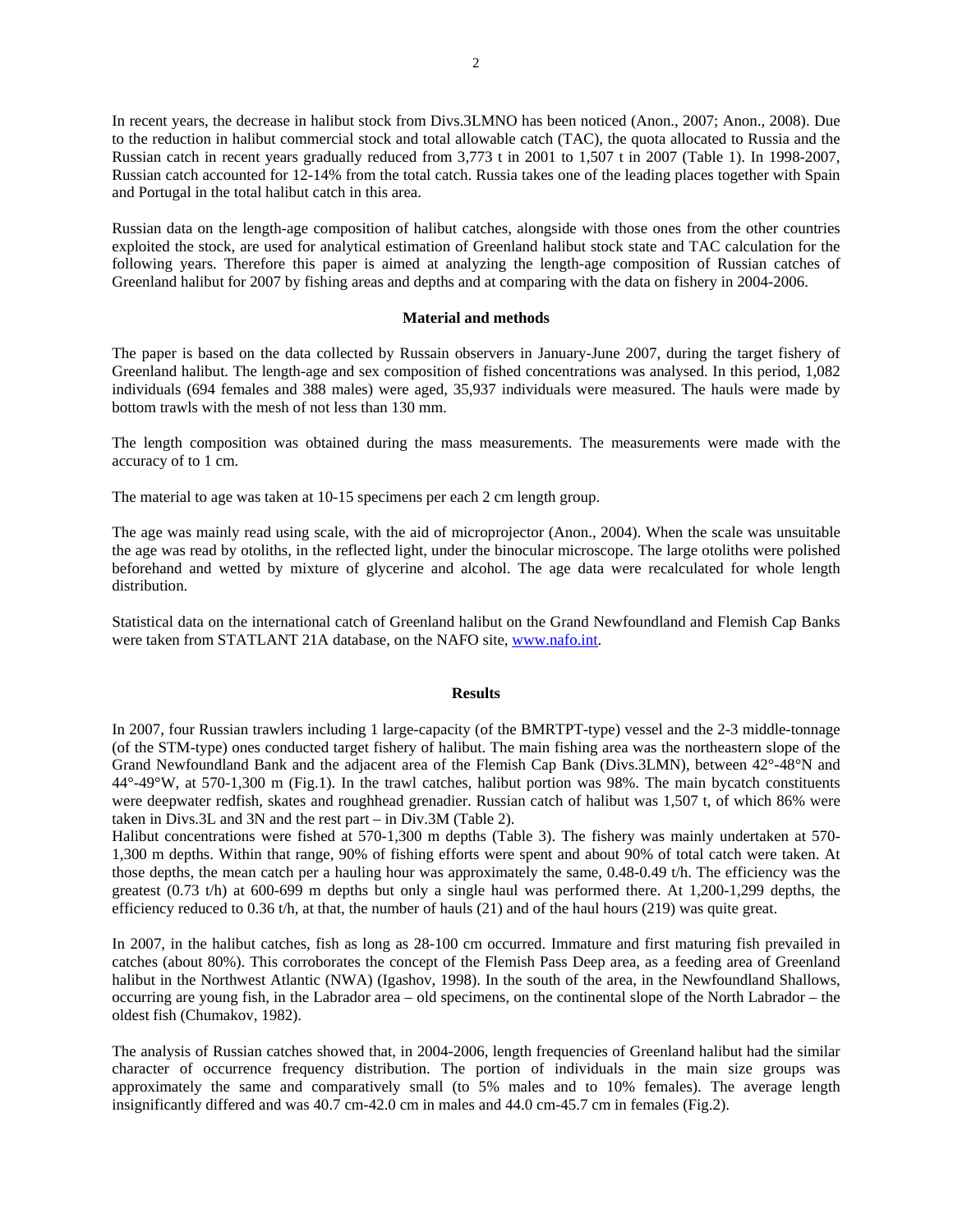In 2007, the average length of both males (45.7 cm) and females (47.2 cm) in catches was greater than in 2004- 2006. The percentage of modal length group was: to 5% for males and to 10% for females. The length of fish in catches varied from 28 to 100 cm. There were no specimens with the length under 28 cm that, probably, indicates poor recruitment of commercial stock by younger fish.

During the studied period (2004-2007), females predominated in catches. The sex ratio was approximately 2:1 (minimal – 1.7:1 in 2005, maximal – 2.3:1 in 2007) (Fig.2). Probably, the dynamics of halibut sex structure in Divs.3LMNO has been being constant, without significant changes.

The data analysis by divisions and depths showed that, in Div.3M, there was no well-pronounced shift of modal length in catches (Fig.3). In 700-799 m layer, in the catches, males as long as 40-45 cm prevailed and accounted for 70-73% in abundance. Females were distributed in the wider size range, from 38 cm to 56 cm (70% of abundance), and the curve of occurrence frequency distribution of different size groups was more faired for them. With the increase in fishing depth, the average length of females insignificantly increased from 45.9 cm to 48.2 cm. The mean length of males in catches practically did not vary and was about 44.5 cm.

In Div.3L and, to a less extent, Div.3N, unlike Div.3M, at 700-1,100 m depths, the average length of halibut increased with depth quite regularly: in Div.3L, within 37.6-44.0 cm for males and 39.0-47.7 cm for females; in Div.3N, 40.4-44.1 cm for males and 46.1-48.0 cm for females (Figs.4,5). The regularity was disrupted at the depths of more than 1,100 m.

In Div.3O, halibut fishery was only executed at 1,100-1,200 m depths where the average length of males was 46.0 cm, and of females  $-48.7$  cm (Fig.6).

The research showed that, in 2007, in Divs.3LMNO, Russian halibut catches consisted of males aged 3-12 and females at the age of 3-19.

Based on collected primary biological material, to convert length distribution into the data on age composition, halibut length-age keys were derived as separately (for males and females), as well as being combined (Tables 4, 5, 6). The calculations showed that fish aged 6-7 prevailed in Russian catches everywhere (Table 7).

The derived keys will be given to use them in the process of analytical estimation of the stock status and when forecasting its dynamics.

### **Conclusion**

Larger fish predominated in catches as compared to 2004-2006. At the same time, there were no small individuals with length of less than 28 cm that may be indicative of the poor recruitment of the commercial stock by younger fish. Halibut aged 6-7 prevailed in the catches. The common trend of halibut size rise with fishing depth increase, which had been observed before, was more or less pronounced only in Div.3L. The sex structure dynamics has not changed significantly.

#### **References**

ANON., 2004. Instructions and methodical recommendations to collect and process biological information in the seas of the European North and the North Atlantic. The 2<sup>nd</sup> Edition, revised. *M*.: *VNIRO Press*, 2004. (in Russian)

ANON., 2007. Report of the Fisheries Commission and its Subsidary Body (STATISTIC). 29<sup>th</sup> Annual Meeting, September 24-28, 2007, Lisbon, Portugal, *serial No. N5479 NAFO/FC Doc. 07/24*

ANON., 2008. Status of fishery resources of the Barents Sea and North Atlantic in 2007. *Murmansk, PINRO Press*, 2008 (in Russian)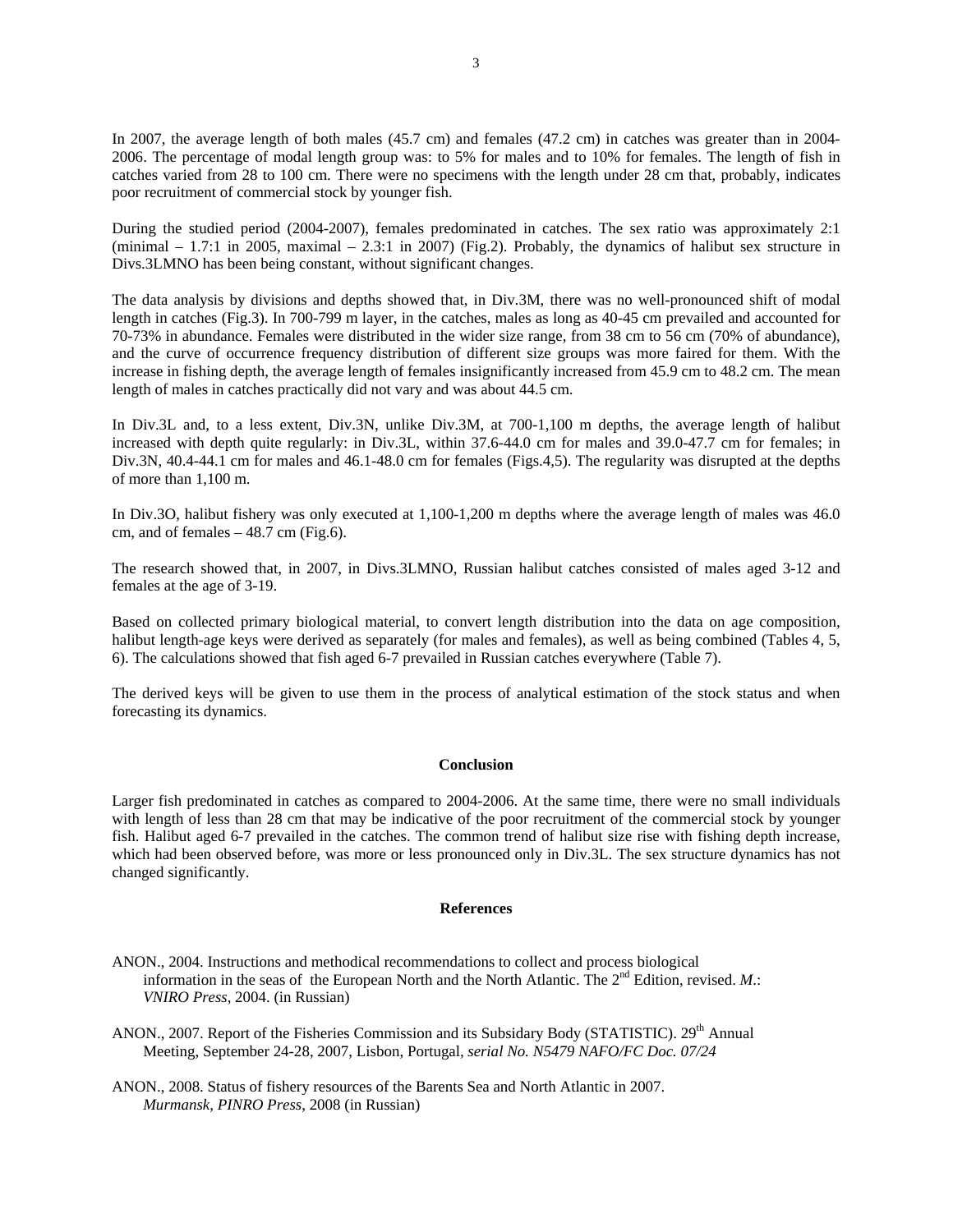- CHUMAKOV, A.K. 1982. Biology and fishery of Greenland halibut from the Northwestern Atlantic. *Ph.D. Theses*. *Murmansk*. 1982. 235 p. (in Russian)
- IGASHOV, T.M. 1999. Biological characteristics and distribution of Greenland halibut *Reinhardtius Hippoglossoides* in the area of the deepwater Flemish Pass Deep (3LM) in 1998. The conference of young scientists, Apatity: Press of the Kola Scientific Center of the Russian Academy of Sciences, 1999, pp.27-28 (in Russian)

**Table 1.** Nominal catches (tons) of Greenland halibut from Div**.** 3LMNO by Russia**,** 1998-2007 STATLANT 21A

| <b>Country</b> |       | Year  |       |       |       |       |       |       |       |       |  |  |
|----------------|-------|-------|-------|-------|-------|-------|-------|-------|-------|-------|--|--|
|                | 1998  | 1999  | 2000  | 2001  | 2002  | 2003  | 2004  | 2005* | 2006* | 2007* |  |  |
| <b>Russia</b>  | 1890  | 3117  | 3335  | 3773  | 3278  | 3005  | 1680  | 1590  | 1531  | 1507  |  |  |
| <b>Total</b>   | 16028 | 20963 | 25486 | 28256 | 25985 | 25230 | 12077 | 12637 | 12481 | 10711 |  |  |
| доля в%        | 11.8  | 14.9  | 13.1  | 13.4  | 12.6  | 11.9  | 13.9  | 12.6  | 12.3  | 14.1  |  |  |

*\*preliminary data* 

 **Table 2.** Distribution of Russian catch and a catch per effort of the Greenland halibut by fishing areas

| Local area     | Total catch (t) | <b>Halibut catch</b> | <b>Haul hours</b> | Catch per an<br>effort (t/h) |
|----------------|-----------------|----------------------|-------------------|------------------------------|
| 3L             | 828             | 786                  | 1531.2            | 0.51                         |
| 3 <sub>M</sub> | 141             | <sup>16</sup>        | 385.2             | 0.31                         |
| 3 <sub>N</sub> | 77 <sub>1</sub> | 603                  | 1355.5            | 0.44                         |
| <b>Total</b>   | 1740            | 1507                 | 3255.8            | 0.46                         |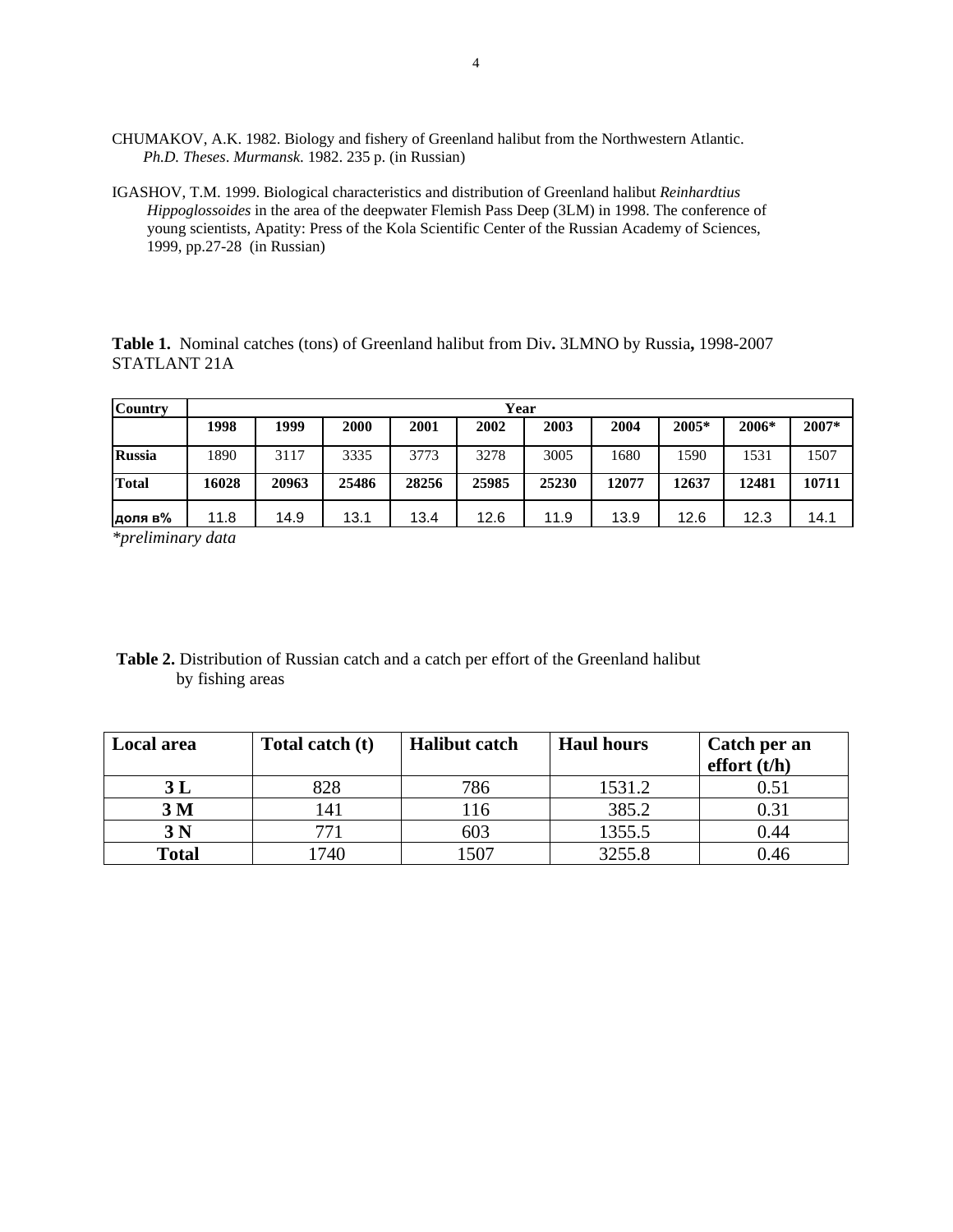| Depth range, |       | Number of | Catch |           |  |  |  |
|--------------|-------|-----------|-------|-----------|--|--|--|
|              | hauls | hours     |       | t/h trawl |  |  |  |
| 500-599      |       | 4.0       | 0.1   | 0.04      |  |  |  |
| 600-699      |       | 7.5       | 5.5   | 0.73      |  |  |  |
| 700-799      | 14    | 117.9     | 55.5  | 0.47      |  |  |  |
| 800-899      | 50    | 382.8     | 182.0 | 0.48      |  |  |  |
| 900-999      | 134   | 1021.1    | 489.2 | 0.48      |  |  |  |
| 1000-1099    | 105   | 865.6     | 380.8 | 0.44      |  |  |  |
| 1100-1199    | 79    | 630.3     | 310.4 | 0.49      |  |  |  |
| 1200-1299    | 21    | 219.0     | 79.4  | 0.36      |  |  |  |
| 1300-1399    |       | 7.5       | 4.1   | 0.55      |  |  |  |
| <b>Total</b> | 406   | 3255.8    | 1507  | 0.45      |  |  |  |

**Table 3.** Fishing efforts, catch and catches per an effort of Greenland halibut by Russian vessels at different depths in Divs.3LMNO in 2007.

**Table 4.** Length-age key for Greenland halibut males from Div. 3LMNO, 2007

| Length,<br>cm        | Age                     |                         |                  |                  |                |             |                         |                  |                         |                  |                         | Average<br>weight,<br>g |
|----------------------|-------------------------|-------------------------|------------------|------------------|----------------|-------------|-------------------------|------------------|-------------------------|------------------|-------------------------|-------------------------|
| cm                   | $\mathbf{3}$            | $\overline{\mathbf{4}}$ | 5                | 6                | 7              | 8           | 9                       | 10               | 11                      | 12               |                         |                         |
| 30                   | $\overline{\mathbf{4}}$ | $\mathbf{1}$            |                  |                  |                |             |                         |                  |                         |                  | 5                       | 224                     |
| 32                   | $\boldsymbol{9}$        | 5                       | $\mathbf 2$      |                  |                |             |                         |                  |                         |                  | 16                      | 300                     |
| 34                   | $\mathbf{1}$            | 13                      | $\overline{2}$   | 1                |                |             |                         |                  |                         |                  | 17                      | 329.7                   |
| 36                   | $\mathbf{1}$            | 8                       | $\boldsymbol{9}$ | $\boldsymbol{2}$ |                |             |                         |                  |                         |                  | 20                      | 392                     |
| 38                   |                         | $\overline{7}$          | 14               | $\mathbf{1}$     |                |             |                         |                  |                         |                  | 22                      | 450                     |
| 40                   |                         | $\overline{\mathbf{3}}$ | 21               | 9                | 1              |             |                         |                  |                         |                  | 34                      | 530.7                   |
| 42                   |                         |                         | 16               | 16               | $\mathbf{2}$   |             |                         |                  |                         |                  | 34                      | 614.3                   |
| 44                   |                         |                         | 17               | 15               | 5              |             |                         |                  |                         |                  | 37                      | 723.6                   |
| 46                   |                         |                         | $\overline{2}$   | 26               | 8              | 1           |                         |                  |                         |                  | 37                      | 828.9                   |
| 48                   |                         |                         | $\mathbf{1}$     | 12               | 16             | 3           |                         |                  |                         |                  | 32                      | 954.5                   |
| 50                   |                         |                         |                  | 10               | 21             | 3           | 1                       |                  |                         |                  | 35                      | 1060.9                  |
| 52                   |                         |                         |                  | $\boldsymbol{2}$ | 17             | 5           | $\mathbf 1$             |                  |                         |                  | 25                      | 1201.6                  |
| 54                   |                         |                         |                  | $\mathbf{1}$     | $\overline{7}$ | 17          | $\boldsymbol{2}$        |                  |                         |                  | 27                      | 1331.5                  |
| 56                   |                         |                         |                  | $\mathbf{1}$     | $\mathbf{1}$   | 12          | 3                       |                  |                         |                  | 17                      | 1495                    |
| 58                   |                         |                         |                  |                  | $\overline{2}$ | $\mathbf 2$ | 3                       | $\boldsymbol{2}$ |                         |                  | 9                       | 1677.8                  |
| 60                   |                         |                         |                  | $\mathbf{1}$     |                |             | $\overline{\mathbf{4}}$ | 5                | $\mathbf{1}$            |                  | 11                      | 1911.8                  |
| 62                   |                         |                         |                  |                  |                |             | 5                       |                  |                         | $\boldsymbol{2}$ | $\overline{\mathbf{7}}$ | 2097.1                  |
| 64                   |                         |                         |                  |                  |                |             | $\mathbf{1}$            |                  | $\mathbf{1}$            |                  | $\overline{2}$          | 2290                    |
| 66                   |                         |                         |                  |                  |                |             |                         |                  |                         |                  |                         |                         |
| 68                   |                         |                         |                  |                  |                |             |                         |                  |                         |                  |                         |                         |
| 70                   |                         |                         |                  |                  |                |             |                         |                  |                         |                  |                         |                         |
| 72                   |                         |                         |                  |                  |                |             |                         |                  | $\mathbf{1}$            |                  | $\mathbf{1}$            | 3810                    |
| No                   | 15                      | 37                      | 84               | 97               | 80             | 43          | 20                      | $\overline{7}$   | $\overline{\mathbf{3}}$ | $\overline{2}$   | 388                     |                         |
| Average<br>weight,g  | 268.7                   | 381.6                   | 555.5            | 798.2            | 1052.8         | 1334.7      | 1756.3                  | 1850             | 2593.3                  | 2105             |                         | 886.4                   |
| Average<br>length,cm | 32.3                    | 35.8                    | 40.8             | 45.6             | 50.1           | 54.2        | 58.8                    | 59.6             | 66                      | 62.5             |                         | 46.2                    |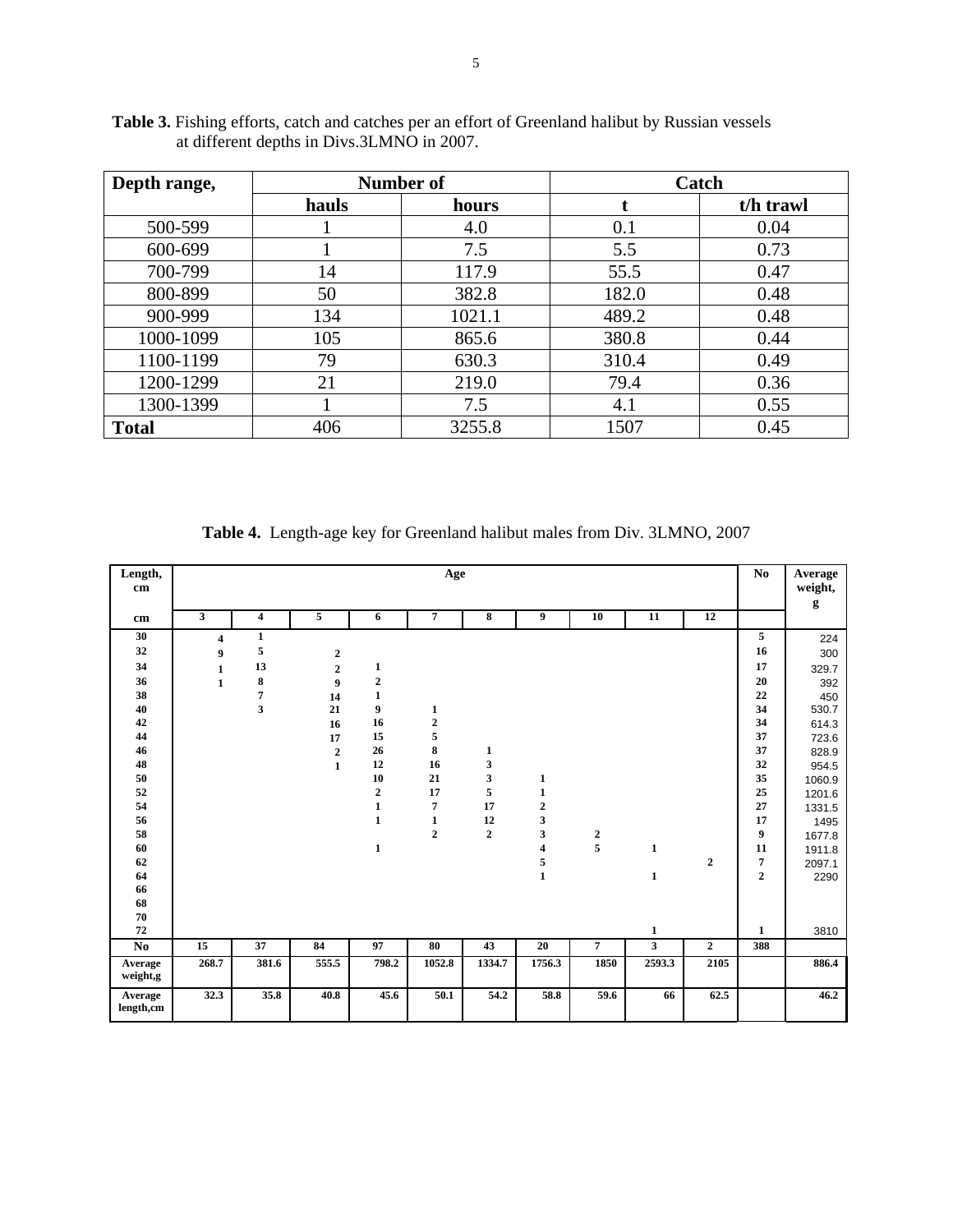| Length,              |                  |                         |                  |                |                         | Age                     |                        |                                         |                         |                |                |                              |                   |                 |                |    |              | No                                      | Average          |
|----------------------|------------------|-------------------------|------------------|----------------|-------------------------|-------------------------|------------------------|-----------------------------------------|-------------------------|----------------|----------------|------------------------------|-------------------|-----------------|----------------|----|--------------|-----------------------------------------|------------------|
| $\mathbf{cm}$        |                  |                         |                  |                |                         |                         |                        |                                         |                         |                |                |                              |                   |                 |                |    |              |                                         | weight, g        |
|                      | $\mathbf{3}$     | $\overline{4}$          | $\overline{5}$   | 6              | $\overline{7}$          | 8                       | 9                      | 10                                      | 11                      | 12             | 13             | 14                           | 15                | 16              | 17             | 18 | 19           |                                         |                  |
| 28                   | $\mathbf{3}$     |                         |                  |                |                         |                         |                        |                                         |                         |                |                |                              |                   |                 |                |    |              | $\mathbf{3}$                            | <b>180</b>       |
| 30<br>32             | 1<br>$\mathbf 2$ | $\overline{\mathbf{4}}$ | $\mathbf{1}$     |                |                         |                         |                        |                                         |                         |                |                |                              |                   |                 |                |    |              | $\mathbf{1}$<br>$\overline{7}$          | 240<br>$270\,$   |
| 34                   | $\overline{2}$   | 6                       | $\mathbf{2}$     |                |                         |                         |                        |                                         |                         |                |                |                              |                   |                 |                |    |              | 10                                      | 342.5            |
| 36                   |                  | 10                      | 10               |                |                         |                         |                        |                                         |                         |                |                |                              |                   |                 |                |    |              | 20                                      | 390              |
| 38                   |                  | ${\bf 8}$               | $\boldsymbol{9}$ | $\overline{2}$ |                         |                         |                        |                                         |                         |                |                |                              |                   |                 |                |    |              | 19                                      | 468.9            |
| 40                   |                  | $\mathbf{2}$            | 17               | ${\bf 10}$     | $\mathbf{3}$            |                         |                        |                                         |                         |                |                |                              |                   |                 |                |    |              | 32                                      | 541.7            |
| 42                   |                  |                         | ${\bf 10}$       | 18             | $\overline{\mathbf{4}}$ |                         |                        |                                         |                         |                |                |                              |                   |                 |                |    |              | 32                                      | 614.7            |
| 44                   |                  |                         | 15               | $\bf{12}$      | $\overline{\mathbf{4}}$ |                         |                        |                                         |                         |                |                |                              |                   |                 |                |    |              | 31                                      | 722.4            |
| 46                   |                  |                         | $\mathfrak{s}$   | $27\,$         | $\bf8$                  |                         |                        |                                         |                         |                |                |                              |                   |                 |                |    |              | 40                                      | 835              |
| 48                   |                  |                         | 6                | 15             | 22                      |                         |                        |                                         |                         |                |                |                              |                   |                 |                |    |              | 43                                      | 955.2            |
| 50                   |                  |                         |                  | $\overline{5}$ | 26                      | $\overline{\mathbf{4}}$ |                        |                                         |                         |                |                |                              |                   |                 |                |    |              | 35                                      | 1097.6           |
| 52                   |                  |                         |                  | $\overline{5}$ | 26                      | 9                       | 1                      |                                         |                         |                |                |                              |                   |                 |                |    |              | 41                                      | 1216.8           |
| 54                   |                  |                         |                  |                | 15                      | $22\,$                  | $\mathbf{2}$           |                                         |                         |                |                |                              |                   |                 |                |    |              | 39                                      | 1346.7           |
| 56<br>58             |                  |                         |                  |                | 6                       | $\bf 22$<br>16          | $\boldsymbol{9}$<br>19 | $\mathbf{1}$<br>$\overline{\mathbf{4}}$ | $\overline{2}$          |                |                |                              |                   |                 |                |    |              | 38<br>41                                | 1561.6<br>1731.2 |
| 60                   |                  |                         |                  |                | $\mathbf{1}$            | $\overline{7}$          | 18                     | 10                                      | $\mathbf 1$             | 1              |                |                              |                   |                 |                |    |              | 38                                      | 2358.7           |
| 62                   |                  |                         |                  |                |                         |                         | 20                     | 14                                      | $\boldsymbol{2}$        | $\mathbf{1}$   | 1              |                              |                   |                 |                |    |              | 38                                      | 2156.8           |
| 64                   |                  |                         |                  |                |                         | $\mathbf{1}$            | 8                      | 13                                      | $\overline{5}$          | $\overline{2}$ |                |                              |                   |                 |                |    |              | 29                                      | 2435.9           |
| 66                   |                  |                         |                  |                |                         |                         | $\mathbf{2}$           | ${\bf 10}$                              | $13\,$                  | $\mathbf{2}$   |                |                              |                   |                 |                |    |              | 27                                      | 2825.7           |
| 68                   |                  |                         |                  |                |                         |                         | $\mathbf{2}$           | 5                                       | $\overline{7}$          | $\overline{5}$ | $\mathbf{2}$   | $\mathbf{1}$                 |                   |                 |                |    |              | 22                                      | 3010.9           |
| 70                   |                  |                         |                  |                |                         |                         |                        | $\mathbf{3}$                            | $\overline{7}$          | 9              | 1              | $\mathbf{1}$                 |                   |                 |                |    |              | 21                                      | 3512.6           |
| 72                   |                  |                         |                  |                |                         |                         |                        |                                         | $\overline{\mathbf{3}}$ | $\mathbf{3}$   | 6              | $\mathbf{3}$                 |                   |                 |                |    |              | 15                                      | 3686.7           |
| 74                   |                  |                         |                  |                |                         |                         |                        |                                         | $\mathbf{1}$            | 9              | $\overline{4}$ |                              |                   |                 |                |    |              | 14                                      | 4235             |
| 76                   |                  |                         |                  |                |                         |                         |                        |                                         |                         | $\mathbf 2$    | $\sqrt{5}$     | 6                            |                   |                 |                |    |              | 13                                      | 4679.2           |
| ${\bf 78}$           |                  |                         |                  |                |                         |                         |                        |                                         | $\mathbf{1}$            | $\mathbf{1}$   | $\sqrt{5}$     | $\overline{\mathbf{4}}$      |                   |                 |                |    |              | 11                                      | 5043.6           |
| 80                   |                  |                         |                  |                |                         |                         |                        |                                         |                         |                | $\overline{5}$ | $\mathbf{2}$                 | 5                 | $\mathbf{1}$    |                |    |              | 13                                      | 5873.1           |
| 82                   |                  |                         |                  |                |                         |                         |                        |                                         |                         |                |                | $\overline{4}$               | $\mathbf{1}$      |                 |                |    |              | 5                                       | 6252             |
| 84                   |                  |                         |                  |                |                         |                         |                        |                                         |                         |                |                |                              | $\mathbf 1$       |                 |                |    |              | $\mathbf{1}$                            | 8080             |
| 86<br>88             |                  |                         |                  |                |                         |                         |                        |                                         |                         |                |                | $\mathbf{3}$<br>$\mathbf{1}$ |                   | $\mathbf{1}$    |                |    |              | $\overline{\mathbf{4}}$<br>$\mathbf{2}$ | 7970<br>7710     |
| 90                   |                  |                         |                  |                |                         |                         |                        |                                         |                         |                |                | $\mathbf{1}$                 | 1<br>$\mathbf{1}$ | $\overline{2}$  | -1             |    |              | 5                                       | 8370             |
| 92                   |                  |                         |                  |                |                         |                         |                        |                                         |                         |                |                |                              |                   | $\mathbf{1}$    |                |    |              | $\mathbf{1}$                            | 9990             |
| 94                   |                  |                         |                  |                |                         |                         |                        |                                         |                         |                |                |                              | $\mathbf{1}$      |                 |                |    |              | $\mathbf{1}$                            | 11270            |
| 96                   |                  |                         |                  |                |                         |                         |                        |                                         |                         |                |                |                              |                   |                 |                |    |              |                                         |                  |
| 98                   |                  |                         |                  |                |                         |                         |                        |                                         |                         |                |                |                              |                   |                 | $\mathbf{1}$   |    |              | $\mathbf{1}$                            | 12020            |
| 100                  |                  |                         |                  |                |                         |                         |                        |                                         |                         |                |                |                              |                   |                 |                |    | $\mathbf{1}$ | $\mathbf{1}$                            | 13040            |
| No.                  | $\bf8$           | 30                      | 75               | 94             | 115                     | 81                      | 81                     | 60                                      | 42                      | 35             | 29             | 26                           | 10                | $5\phantom{.0}$ | $\overline{2}$ |    | $\mathbf{1}$ | 694                                     |                  |
| Average<br>weight,g  | 252.5            | 390                     | 602.1            | 781.6          | 1240.9                  | 1507.8                  | 1993.4                 | 2414.4                                  | 2913.2                  | 3550.6         | 4466.9         | 5486.7                       | 7059              | 8404            | 10220          |    | 13040        |                                         | 1971.8           |
| Average<br>length,cm | 31.5             | 36.2                    | 41.6             | 45.5           | 50.5                    | 56.1                    | 60.6                   | 63.8                                    | 67.5                    | 70.8           | 75.2           | 79.2                         | 84.4              | 88              | 94             |    | 100          |                                         | 56.1             |
|                      |                  |                         |                  |                |                         |                         |                        |                                         |                         |                |                |                              |                   |                 |                |    |              |                                         |                  |

**Table 5.** Length-age key for Greenland halibut females from Div. 3LMNO, 2007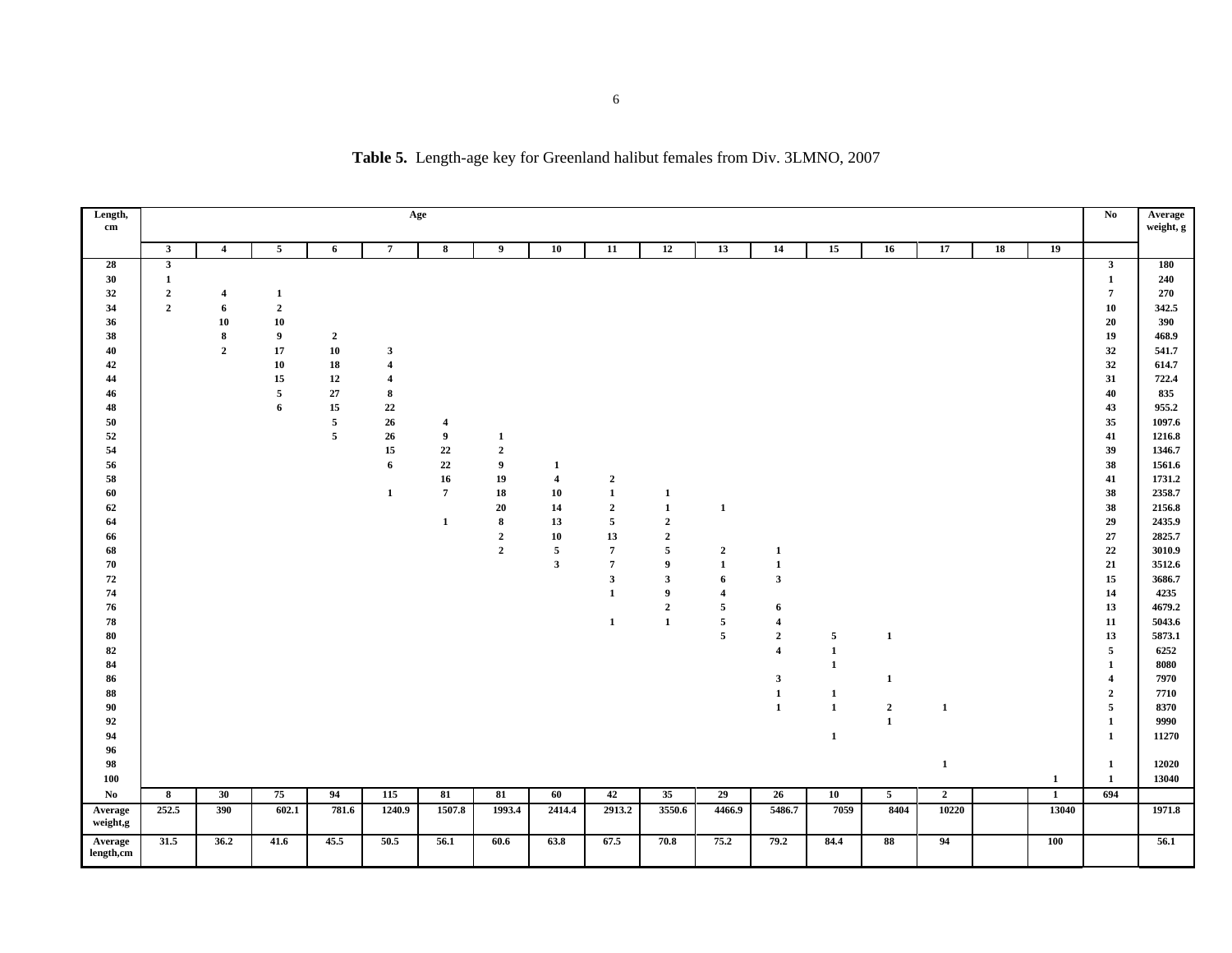| Length,              |                         |                                  |                                  |                             | Age            |                              |                         |                                       |                                  |                            |                          |                             |                |                         |                |            |                | $\mathbf{N}\mathbf{o}$  | Average<br>weight, g |
|----------------------|-------------------------|----------------------------------|----------------------------------|-----------------------------|----------------|------------------------------|-------------------------|---------------------------------------|----------------------------------|----------------------------|--------------------------|-----------------------------|----------------|-------------------------|----------------|------------|----------------|-------------------------|----------------------|
| $\mathbf{cm}$        | $\mathbf{3}$            | $\overline{\mathbf{4}}$          | $\overline{5}$                   | 6                           | $\overline{7}$ | $\bf8$                       | 9                       | ${\bf 10}$                            | 11                               | 12                         | 13                       | 14                          | 15             | 16                      | 17             | ${\bf 18}$ | 19             |                         |                      |
| 28                   | $\overline{\mathbf{3}}$ |                                  |                                  |                             |                |                              |                         |                                       |                                  |                            |                          |                             |                |                         |                |            |                | $\overline{\mathbf{3}}$ | 180.0                |
| 30                   | $\sqrt{5}$              |                                  |                                  |                             |                |                              |                         |                                       |                                  |                            |                          |                             |                |                         |                |            |                | 6                       | 226.7                |
| 32                   | ${\bf 11}$              | $\mathbf{1}$<br>$\boldsymbol{9}$ |                                  |                             |                |                              |                         |                                       |                                  |                            |                          |                             |                |                         |                |            |                |                         |                      |
|                      | $\overline{\mathbf{3}}$ |                                  | $\mathbf 3$                      |                             |                |                              |                         |                                       |                                  |                            |                          |                             |                |                         |                |            |                | 23<br>27                | 290.9                |
| 34                   | $\mathbf 1$             | 19<br>18                         | $\overline{\mathbf{4}}$<br>19    | $\mathbf{1}$<br>$\mathbf 2$ |                |                              |                         |                                       |                                  |                            |                          |                             |                |                         |                |            |                | 40                      | 334.4<br>391.0       |
| 36<br>38             |                         | 15                               | 23                               | $\overline{\mathbf{3}}$     |                |                              |                         |                                       |                                  |                            |                          |                             |                |                         |                |            |                |                         | 458.8                |
| 40                   |                         | $\sqrt{5}$                       | 38                               | 19                          |                |                              |                         |                                       |                                  |                            |                          |                             |                |                         |                |            |                | 41<br>66                | 536.1                |
|                      |                         |                                  |                                  |                             | 4              |                              |                         |                                       |                                  |                            |                          |                             |                |                         |                |            |                |                         |                      |
| $\bf{42}$            |                         |                                  | 26                               | 34                          | 6              |                              |                         |                                       |                                  |                            |                          |                             |                |                         |                |            |                | 66                      | 614.5                |
| 44                   |                         |                                  | 32                               | 27                          | 9              |                              |                         |                                       |                                  |                            |                          |                             |                |                         |                |            |                | 68                      | 723.1                |
| 46<br>48             |                         |                                  | $\overline{7}$<br>$\overline{7}$ | 53<br>27                    | 16<br>37       | $\mathbf{1}$<br>$\mathbf{3}$ |                         |                                       |                                  |                            |                          |                             |                |                         |                |            |                | 77<br>75                | 832.1<br>954.9       |
| ${\bf 50}$           |                         |                                  |                                  | ${\bf 15}$                  | 47             | $\overline{7}$               | $\mathbf{1}$            |                                       |                                  |                            |                          |                             |                |                         |                |            |                | 70                      | 1079.2               |
| $52\,$               |                         |                                  |                                  | $\overline{7}$              | 43             | 14                           | $\boldsymbol{2}$        |                                       |                                  |                            |                          |                             |                |                         |                |            |                | 66                      | 1211.1               |
| 54                   |                         |                                  |                                  | $\mathbf 1$                 | $22\,$         | 39                           | $\overline{\mathbf{4}}$ |                                       |                                  |                            |                          |                             |                |                         |                |            |                | 66                      | 1340.5               |
| 56                   |                         |                                  |                                  | $\mathbf 1$                 | $\overline{7}$ | 34                           | 12                      | $\mathbf{1}$                          |                                  |                            |                          |                             |                |                         |                |            |                | 55                      | 1541.0               |
|                      |                         |                                  |                                  |                             | $\mathbf 2$    |                              |                         |                                       |                                  |                            |                          |                             |                |                         |                |            |                |                         |                      |
| 58<br>60             |                         |                                  |                                  |                             |                | 18<br>$\overline{7}$         | $22\,$                  | $\bf{6}$<br>15                        | $\mathbf 2$<br>$\mathbf 2$       |                            |                          |                             |                |                         |                |            |                | 50                      | 1721.6<br>2258.4     |
|                      |                         |                                  |                                  | $\mathbf{1}$                | $\mathbf 1$    |                              | $22\,$                  |                                       |                                  | $\mathbf{1}$               |                          |                             |                |                         |                |            |                | 49                      |                      |
| 62                   |                         |                                  |                                  |                             |                |                              | 25                      | 14                                    | $\mathbf 2$                      | $\mathbf 3$                | $\mathbf 1$              |                             |                |                         |                |            |                | 45                      | 2147.6               |
| 64                   |                         |                                  |                                  |                             |                | $\mathbf{1}$                 | $\boldsymbol{9}$        | 13                                    | 6                                | $\mathbf 2$                |                          |                             |                |                         |                |            |                | 31                      | 2426.5               |
| 66                   |                         |                                  |                                  |                             |                |                              | $\mathbf{2}$            | 10                                    | 13                               | $\mathbf 2$                |                          |                             |                |                         |                |            |                | 27                      | 2825.7               |
| 68                   |                         |                                  |                                  |                             |                |                              | $\overline{2}$          | $\sqrt{5}$<br>$\overline{\mathbf{3}}$ | $\overline{7}$<br>$\overline{7}$ | $\sqrt{5}$<br>9            | $\mathbf{2}$             | $\mathbf{1}$                |                |                         |                |            |                | 22<br>21                | 3010.9               |
| 70<br>$\bf 72$       |                         |                                  |                                  |                             |                |                              |                         |                                       | $\boldsymbol{4}$                 | $\mathbf 3$                | $\mathbf{1}$             | $\mathbf 1$<br>$\mathbf{3}$ |                |                         |                |            |                | 16                      | 3512.6<br>3694.4     |
| 74                   |                         |                                  |                                  |                             |                |                              |                         |                                       |                                  |                            | 6                        |                             |                |                         |                |            |                |                         |                      |
|                      |                         |                                  |                                  |                             |                |                              |                         |                                       | $\mathbf{1}$                     | 9                          | $\overline{\mathbf{4}}$  |                             |                |                         |                |            |                | 14<br>13                | 4235.0<br>4679.2     |
| 76<br>78             |                         |                                  |                                  |                             |                |                              |                         |                                       | $\mathbf{1}$                     | $\mathbf 2$<br>$\mathbf 1$ | $\sqrt{5}$<br>$\sqrt{5}$ | 6<br>$\boldsymbol{4}$       |                |                         |                |            |                | 11                      | 5043.6               |
| $\bf 80$             |                         |                                  |                                  |                             |                |                              |                         |                                       |                                  |                            | $\sqrt{5}$               | $\mathbf 2$                 | $\overline{5}$ | $\mathbf 1$             |                |            |                | 13                      | 5873.1               |
| 82                   |                         |                                  |                                  |                             |                |                              |                         |                                       |                                  |                            |                          | $\overline{\mathbf{4}}$     | $\mathbf 1$    |                         |                |            |                | $\overline{\mathbf{5}}$ | 6252.0               |
| 84                   |                         |                                  |                                  |                             |                |                              |                         |                                       |                                  |                            |                          |                             | $\mathbf 1$    |                         |                |            |                | $\mathbf{1}$            | 8080.0               |
| 86                   |                         |                                  |                                  |                             |                |                              |                         |                                       |                                  |                            |                          | $\mathbf{3}$                |                | $\mathbf{1}$            |                |            |                | $\overline{\mathbf{4}}$ | 7970.0               |
| ${\bf 88}$           |                         |                                  |                                  |                             |                |                              |                         |                                       |                                  |                            |                          | $\mathbf 1$                 | $\mathbf 1$    |                         |                |            |                | $\mathbf{2}$            | 7710.0               |
| 90                   |                         |                                  |                                  |                             |                |                              |                         |                                       |                                  |                            |                          | $\mathbf{1}$                | $\mathbf 1$    | $\mathbf 2$             | $\mathbf{1}$   |            |                | $\mathfrak{s}$          | 8370.0               |
| $\bf{92}$            |                         |                                  |                                  |                             |                |                              |                         |                                       |                                  |                            |                          |                             |                | $\mathbf 1$             |                |            |                | $\mathbf{1}$            | 9990.0               |
| 94                   |                         |                                  |                                  |                             |                |                              |                         |                                       |                                  |                            |                          |                             | $\mathbf 1$    |                         |                |            |                |                         |                      |
| 96                   |                         |                                  |                                  |                             |                |                              |                         |                                       |                                  |                            |                          |                             |                |                         |                |            |                | $\mathbf{1}$            | 11270<br>$\bf{0}$    |
| 98                   |                         |                                  |                                  |                             |                |                              |                         |                                       |                                  |                            |                          |                             |                |                         |                |            |                | $\mathbf{1}$            | 12020                |
| 100                  |                         |                                  |                                  |                             |                |                              |                         |                                       |                                  |                            |                          |                             |                |                         | $\mathbf{1}$   |            | $\mathbf{1}$   | $\mathbf{1}$            | 13040.0              |
| $\mathbf{No}$        | 23                      | 67                               | 159                              | 191                         | 195            | 124                          | 101                     | 67                                    | 45                               | 37                         | 29                       | 26                          | ${\bf 10}$     | $\overline{\mathbf{5}}$ | $\overline{2}$ |            | $\overline{1}$ | 1082                    |                      |
| Average              | 263.0                   | 385.4                            | 577.5                            | 790.0                       | 1163.7         | 1447.8                       | 1946.4                  | 2355.4                                | 2891.9                           | 3472.4                     | 4466.9                   | 5486.7                      | 7059.0         | 8404.0                  | 10220.0        |            | 13040.0        |                         | 1582.6               |
| weight,g             |                         |                                  |                                  |                             |                |                              |                         |                                       |                                  |                            |                          |                             |                |                         |                |            |                |                         |                      |
| Average<br>length,cm | 32.0                    | 36.0                             | 41.2                             | 45.6                        | 50.3           | 55.4                         | 60.3                    | 63.3                                  | 67.4                             | 70.4                       | 75.2                     | 79.2                        | 84.4           | 88.0                    | 94.0           |            | 100.0          |                         | 52.6                 |

**Table 6.** Length-age key of Greenland halibut males and females from Div. 3LMNO, 2007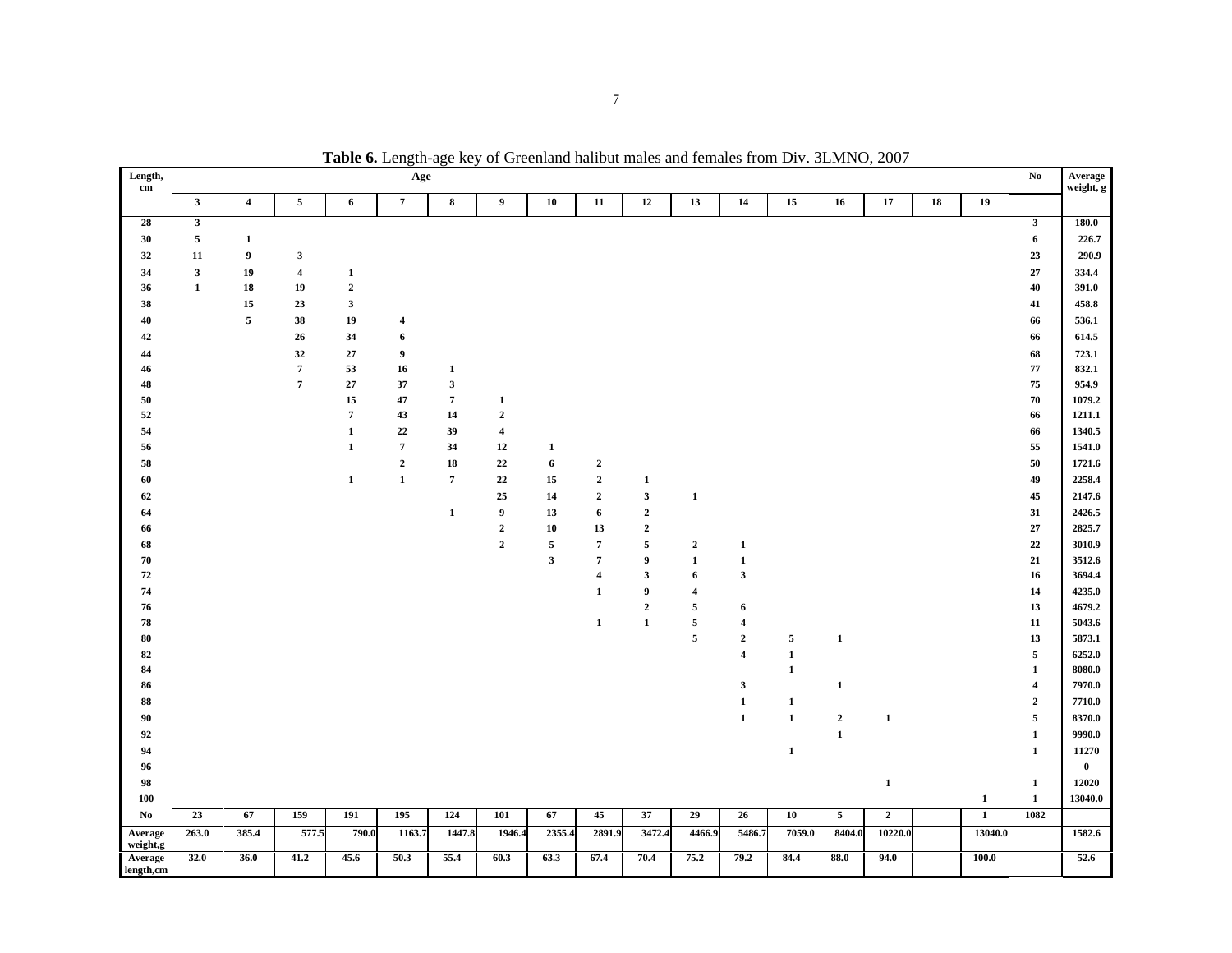| Age.                    |       | 3L            |             | 3 M           |       | 3 <sub>N</sub> |                | 30            |                  | 3 LMNO         |  |  |
|-------------------------|-------|---------------|-------------|---------------|-------|----------------|----------------|---------------|------------------|----------------|--|--|
| years                   | n     | $\frac{6}{6}$ | $\mathbf n$ | $\frac{6}{6}$ | n     | $\frac{6}{6}$  | $\mathbf n$    | $\frac{0}{0}$ | $\mathbf n$      | $\%$           |  |  |
| 3                       | 19    | 0.2           | 3           | 0.1           | 23    | 0.2            |                |               | 45               | 0.1            |  |  |
| $\overline{\mathbf{4}}$ | 319   | 2.5           | 42          | 0.9           | 353   | 1.9            | $\mathbf{1}$   | 0.3           | 715              | $\overline{2}$ |  |  |
| 5                       | 2230  | 17.6          | 627         | 13.5          | 2943  | 15.9           | 13             | 7.3           | 5813             | 16.2           |  |  |
| 6                       | 3867  | 30.6          | 1408        | 30.2          | 5480  | 29.7           | 44             | 24.8          | 10799            | 30             |  |  |
| $\overline{7}$          | 3691  | 29.2          | 1478        | 31.7          | 5522  | 29.9           | 71             | 40.4          | 10762            | 29.9           |  |  |
| 8                       | 1423  | 11.2          | 612         | 13.1          | 2097  | 11.4           | 27             | 15.2          | 4159             | 11.6           |  |  |
| 9                       | 594   | 4.7           | 276         | 5.9           | 928   | 5              | 12             | 6.6           | 1810             | 5              |  |  |
| 10                      | 245   | 1.9           | 115         | 2.5           | 468   | 2.5            | $\overline{4}$ | 2.5           | 832              | 2.3            |  |  |
| 11                      | 113   | 0.9           | 47          | 1.0           | 265   | 1.4            | $\overline{c}$ | 1.4           | 427              | 1.2            |  |  |
| 12                      | 71    | 0.6           | 26          | 0.6           | 166   | 0.9            | 2              | 0.9           | 265              | 0.8            |  |  |
| 13                      | 38    | 0.3           | 12          | 0.3           | 95    | 0.5            | $\mathbf{1}$   | 0.5           | 146              | 0.4            |  |  |
| 14                      | 28    | 0.2           | 9           | 0.2           | 75    | 0.4            |                | 0.1           | 112              | 0.3            |  |  |
| 15                      | 8     | 0.1           | 2           |               | 26    | 0.2            |                |               | 36               | 0.1            |  |  |
| 16                      | 3     | 0.0           |             |               | 10    | 0.1            |                |               | 13               | 0.1            |  |  |
| 17                      |       |               |             |               | 2     | 0.0            |                |               | $\boldsymbol{2}$ | 0.0            |  |  |
| 18                      |       |               |             |               |       |                |                |               |                  |                |  |  |
| 19                      |       |               |             |               | 1     | 0.0            |                |               | 1                | 0.0            |  |  |
| <b>Total</b>            | 12649 | 100           | 4657        | 100           | 18454 | 100            | 177            | 100           | 35937            | 100            |  |  |

**Table 7.** Greenland halibut age composition of the Russian commercial trawler catches in NAFO Divs. 3LMNO in 2007



**Fig.1.** Location of Russian fleet during the target Greenland halibut fishery in Divs. 3LMNO in 2007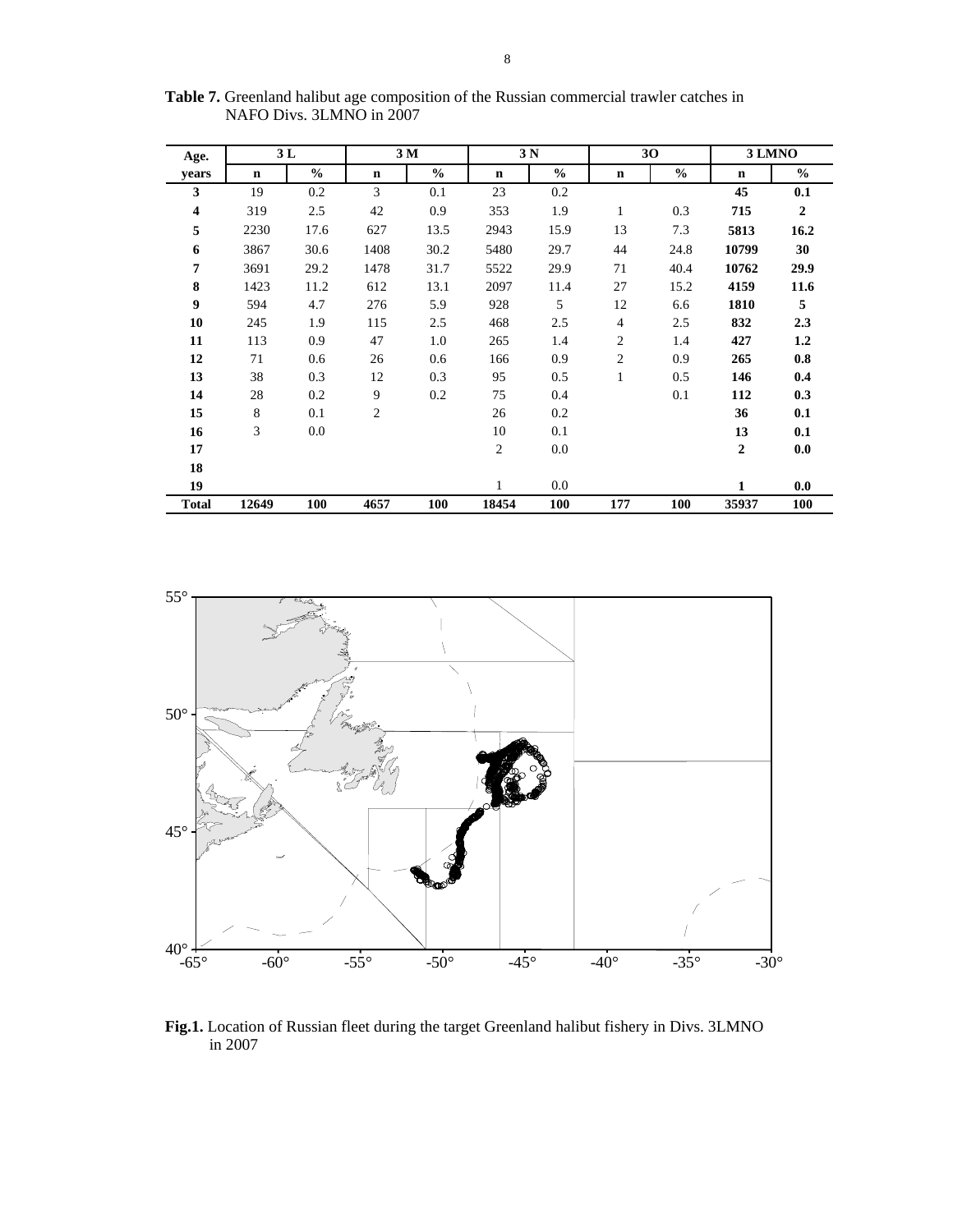

**Fig.2.** Length distribution of Greenland halibut in Divs. 3LMNO in 2004-2007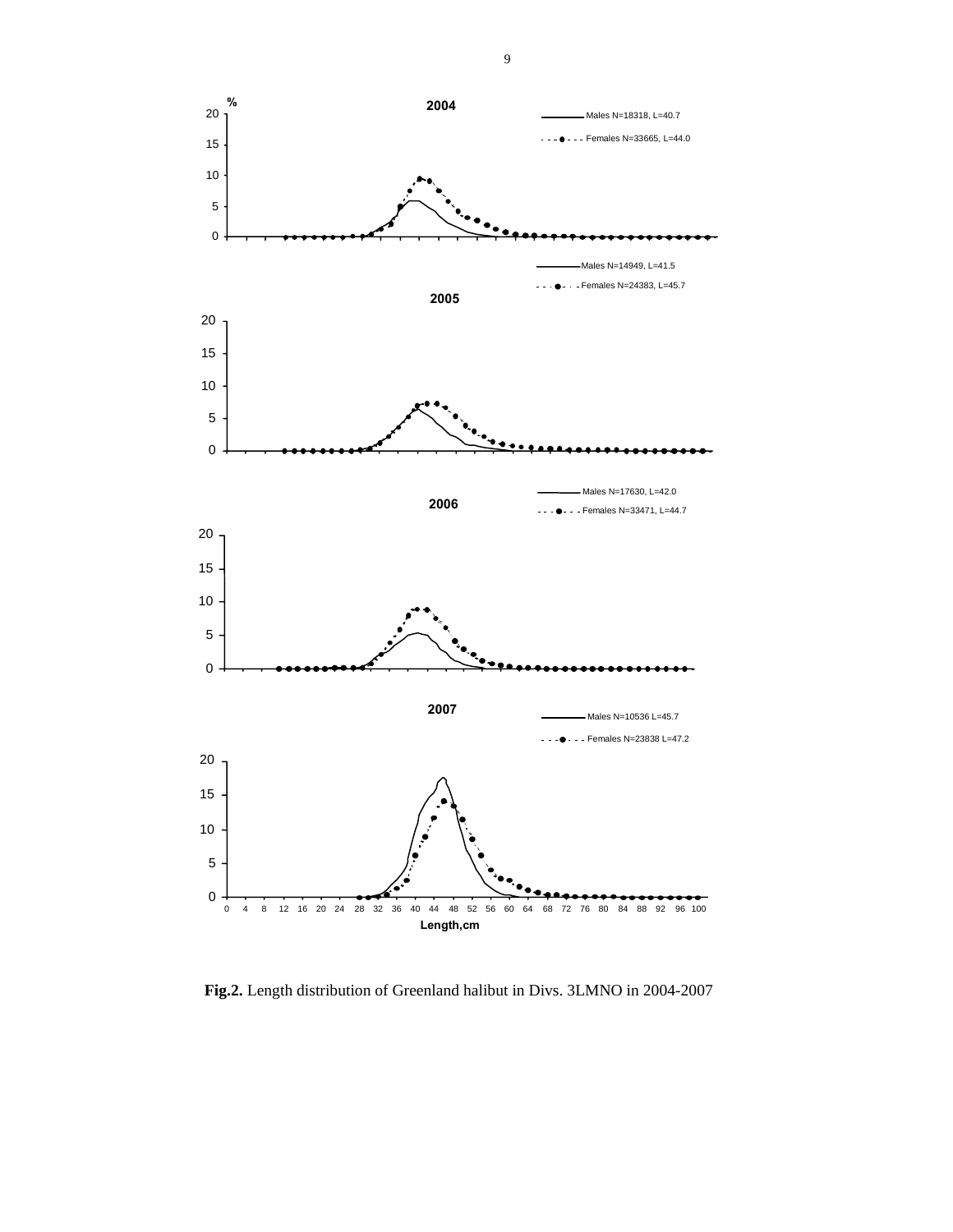

**Fig. 3.** Length distribution of Greenland halibut in Div.3M by depths in 2007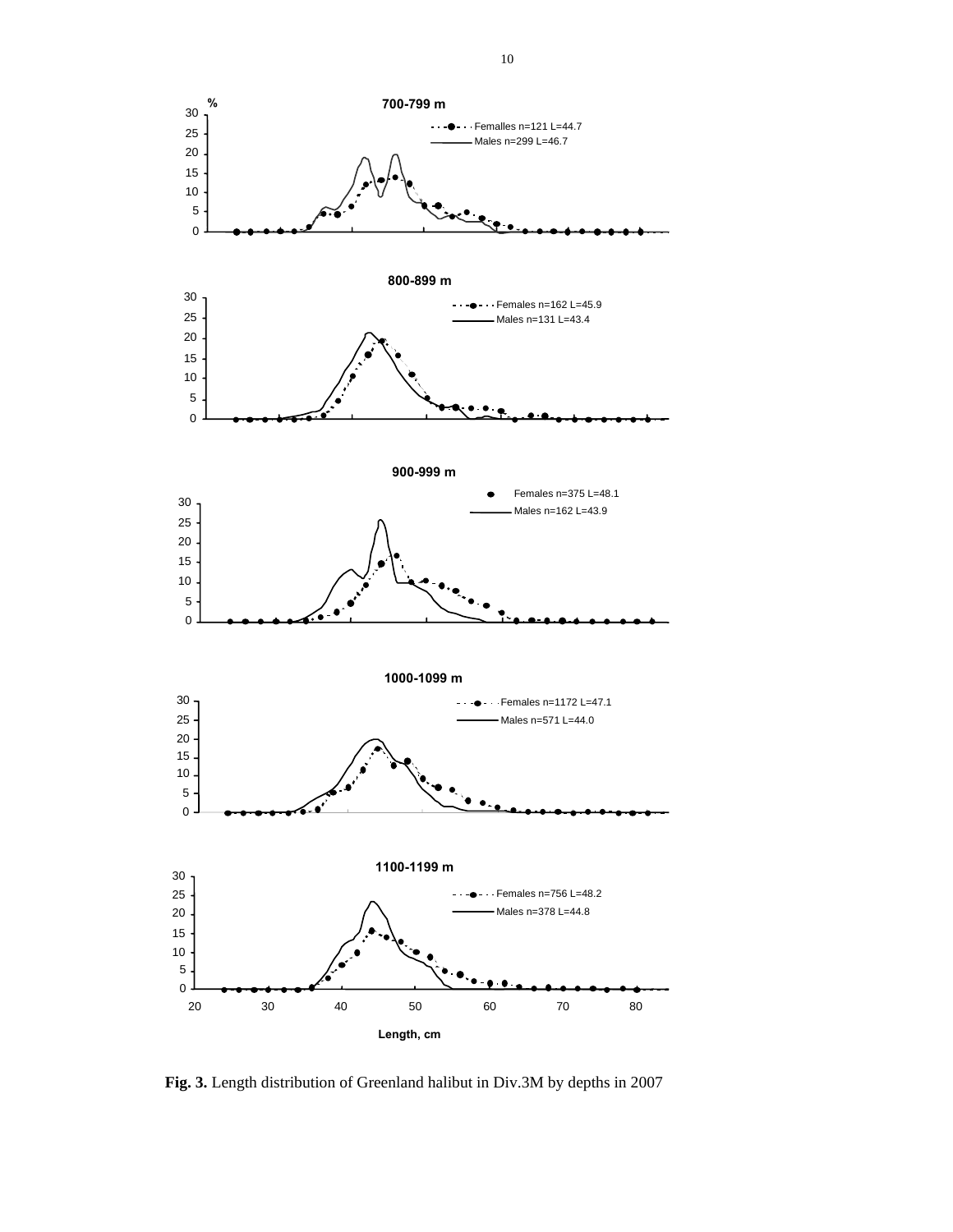

**Fig. 4.** Length distribution of Greenland halibut in Div.3L by depths in 2007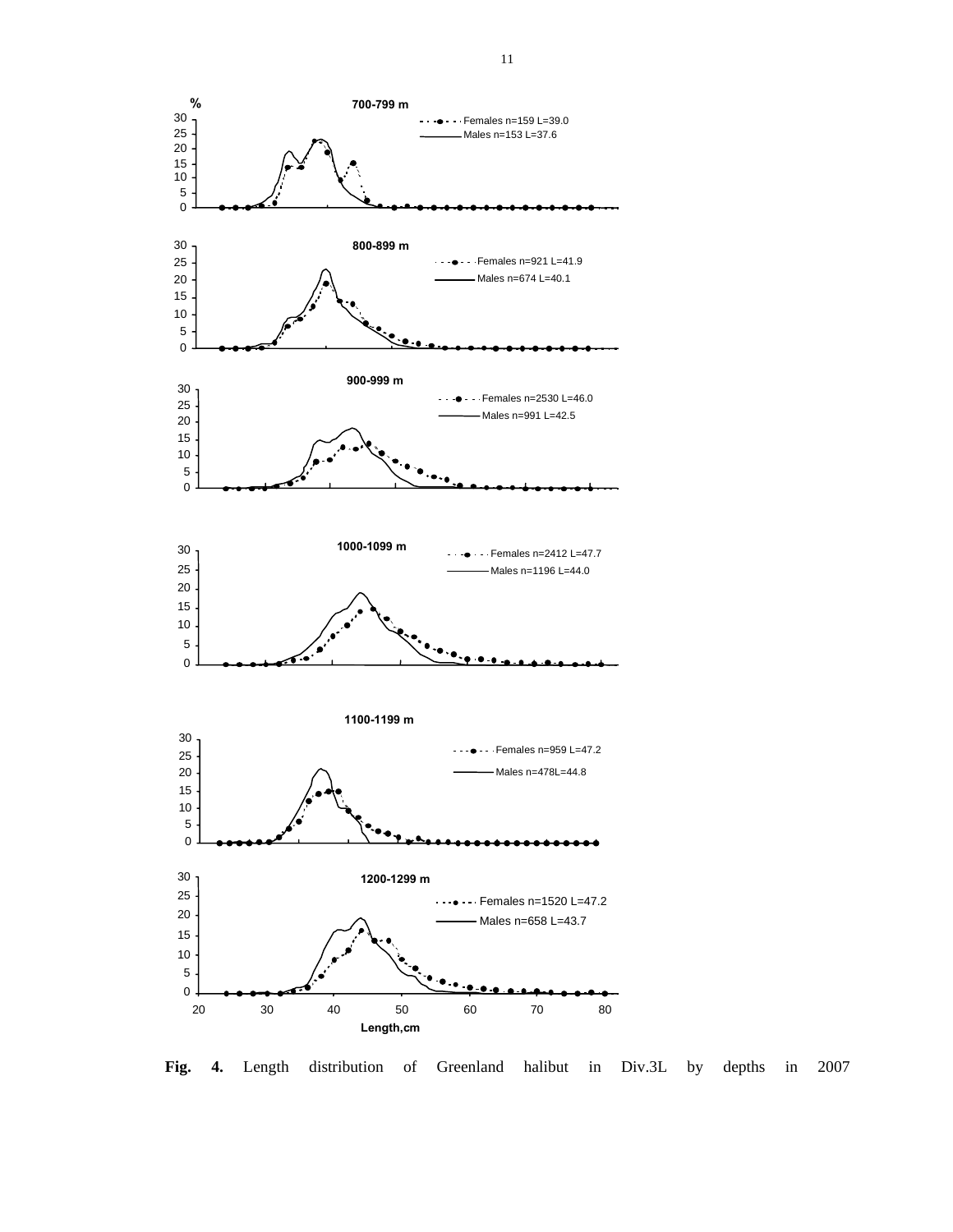

**Fig. 5.** Length distribution of Greenland halibut in Div.3N by depths in 2007